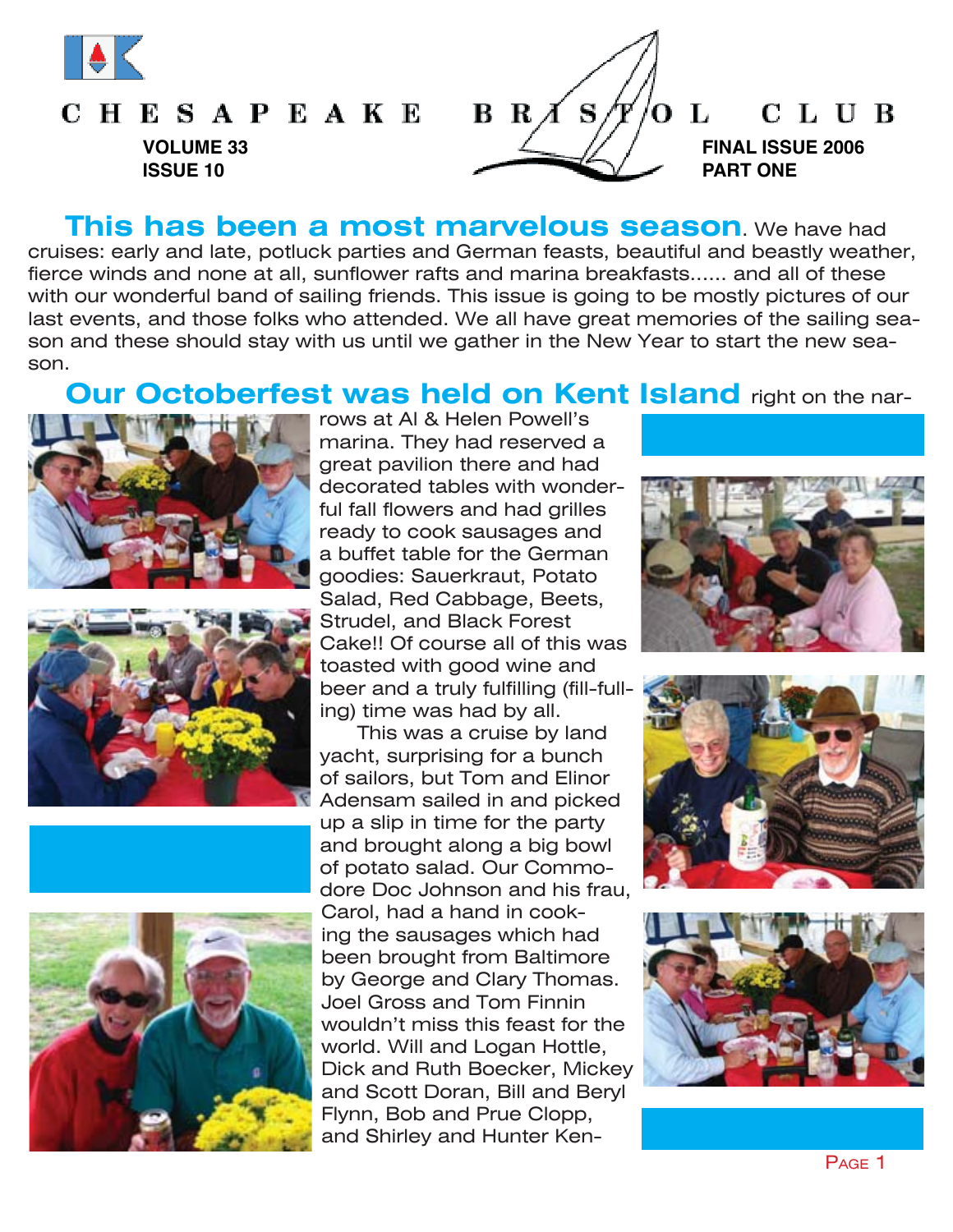

nard were having a real feast! All we were missing was a real oompah Band.

You will note that the picture of Hunter is very close to the desserts. He had a large piece of each one!





**It was a lovely afternoon and our host and hostess were truly the mostest!**

POTATO-FENNEL GRATIN....A REQUESTED RECIPE FROM SCOTT DORAN

- 
- 
- 2 T OLIVE OIL **1** T SALT
- $1$  T butter  $\frac{1}{2}$  T pepper
- 2 LBS RUSSET POTATOES (4 LARGE POTATOES)

PREHEAT OVEN TO 350. BUTTER THE INSIDE OF A 10 CUP BAKING DISH.

REMOVE THE STALKS FROM THE FENNEL AND CUT THE BULBS IN HALF LENGTHWISE. REMOVE THE CORES AND THINLY SLICE THE BULBS CROSSWISE, MAKING APPROXIMATELY 4 CUPS OF SLICED FENNEL. SAUTE THE FENNEL AND ONIONS IN THE OLIVE OIL AND BUTTER ON MEDIUM-LOW HEAT FOR 15 MINUTES, UNTIL TENDER.

PEEL THE POTATOES, THEN THINLY SLICE THEM BY HAND OR WITH A MANDOLINE. MIX THE SLICED POTATOES IN A LARGE BOWL WITH 2 CUPS OF CREAM, 2 CUPS OF GRUYERE, SALT, PEPPER. ADD THE SAUTÉED FENNEL AND ONION AND MIX WELL.

POUR THE POTATOES INTO THE BAKING DISH. PRESS DOWN TO SMOOTH THE POTATOES. COMBINE THE REMAINING 2 T OF CREAM AND  $\frac{1}{2}$  C gruyere and sprinkle on the top. Bake for 1  $\frac{1}{2}$  hours, until THE POTATOES RE VERY TENDER AND THE TOP IS BROWNED AND BUBBLY, ALLOW TO SET FOR 10 MINUTES AND SERVE.

THIS RECIPE COMES FROM THE BAREFOOT CONTESSA COOKBOOK, COPYRIGHT 1990. I SAW THE EPISODE AND DOWNLOADED THE RECIPE FROM THE FOOD NETWORK. ENJOY!

2 SMALL FENNEL BULBS 2 C + 2T HEAVY CREAM 1 YELLOW ONION, THINLY SLICED  $2\frac{1}{2}$  C grated Gruyere cheese (1/2 pound)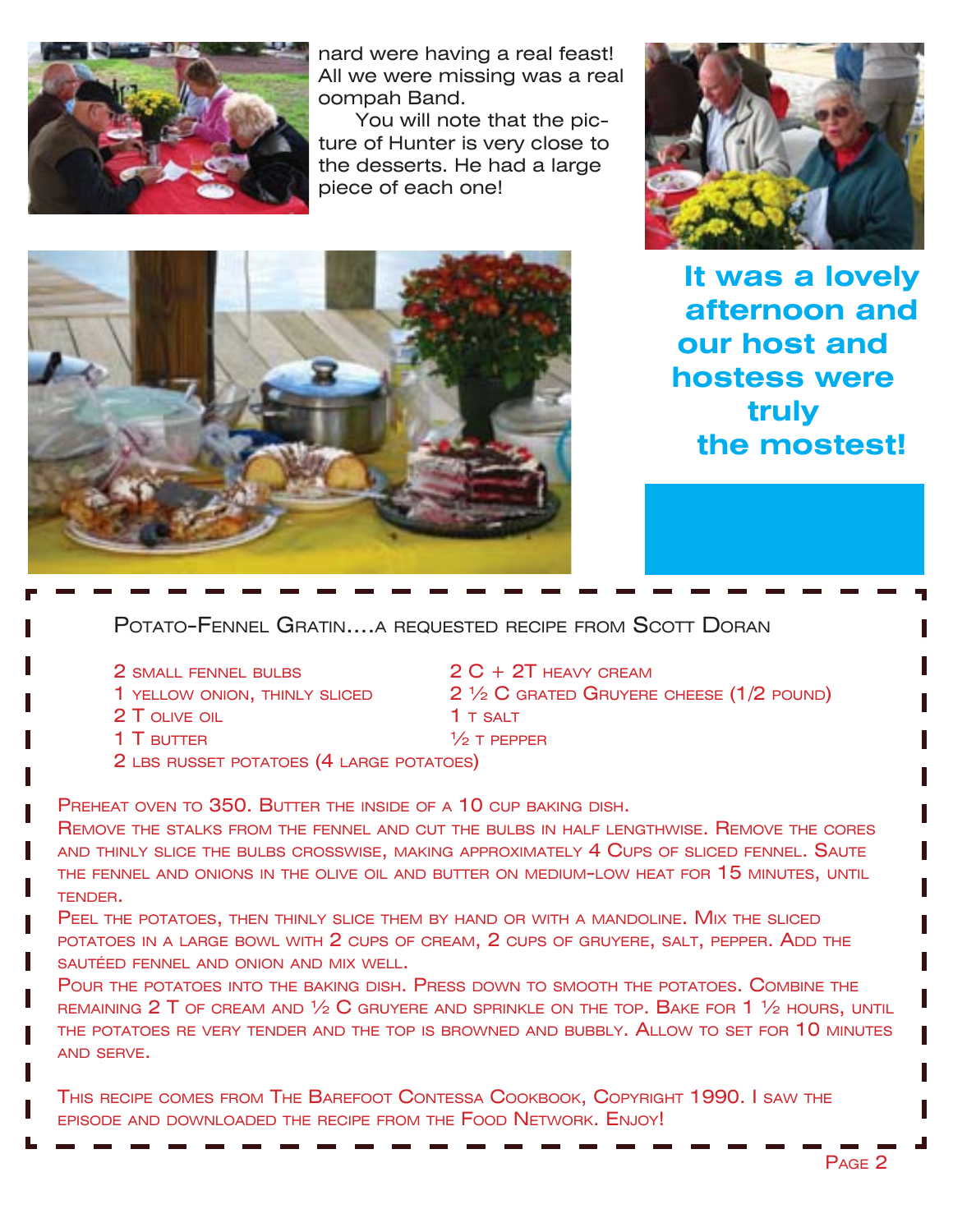# **Bruce and Jane revisit a fascinating spot.**

Here are some pictures from our September cruise on CERULEAN. Some shots are of the New Point Comfort Light House at the



entrance to Mobjack Bay. Once connected to the mainland, it was actually a small resort area at one time. This is a big time pelican hangout.



The rest were taken in the village of Hooperville on Hooper's Island. We were joined by our friends Peter and Tracy Richmond on their PDQ 42 catamaran. Their boat's name

is KAVU which is an old aviators term meaning, clear above, visibility unlimited. We were fortunate in being able to get CERULEAN into Hooperville since it was an unusually high tide. We loaded up on fresh crab meat from Rippon Brothers Seafood while we were there. The screened-in porch are where CBC folks had their gathering several years ago was completely destroyed by Isabel. Virtually all of their bulkheads had to be rebuilt after the storm. Hooperville is a very narrow spit of land as it goes through this area, less than 100 feet wide at some points. But still a very unique place to visit. I heartily recommend the crabmeat there which is the best around and reasonably priced.





Bruce and Jane Raymond **CERULEAN** 

Clockwise from the top left: View from the top of New Point Comfort Lighthouse, approaching the Lighthouse, Hooperville Marina and CERULEAN, new riprap on the West shore of Hoopers Island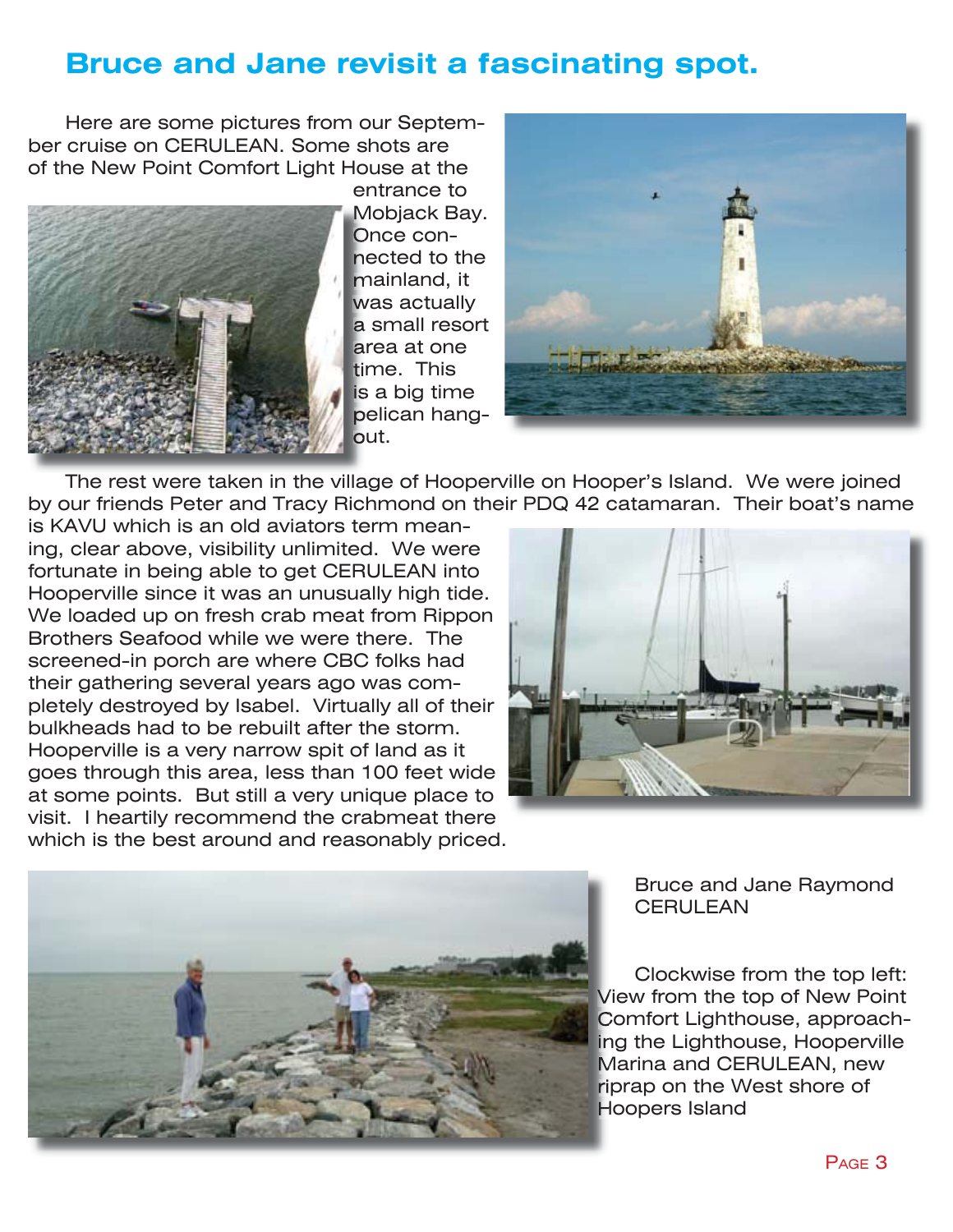## **2006 Fall Cruise Report from Logan Hottle OCTOBER 1**

Inauspicious start—Will lost his cell phone in Almshouse Creek and we had to ask Shirley to put out an all points bulletin changing the contact number. First night of the cruise is at West River Sailing Club. On moorings were SEA SCAPE, SCUDDER, WIND DANCER, MON AMOUR'S ASHORE, and ACOMES. Joining us by car from Mayo were Bruce and Janet George. Food was grilled, food was shared, wine was drunk and plans were made to go to Solomon's in the morning. Will, the cruise leader, asked that all cruisers check in on the even hour so we would know how everyone's doing and if there needed to be any changes made.

#### **OCTOBER 2**

Had word Frank and Sharon Arsenault were in Mill Creek (north side of the river) so the group changed from Back Creek to Mill Creek. Cocktails on ACOMES yielded a plethora of peanuts from all of us starting the trip and pate from Frank and Sharon who were just finishing up a month-long cruise. Impressive! WHIPPERSNAPPER joined us for cocktails and the rest of the cruise.

#### **OCTOBER 3**

Arsenaults returned to Annapolis and the rest of the group embarked for Price Cove

off St. George's Creek off St. Mary's River off the Potomac. Logan baked a Harvey Wallbanger cake in the ship's oven as an experiment. Must have worked since all of it disappeared. WHIPPERSNAPPER hosted and we were joined by Jan and Dudley Woodand from Bethesda, MD. They lived aboard for about 12 years and are selling their Morgan 38. We encouraged them to join us for Bay Ridge and for the luncheon on the 11th. Delightful. Price Cove has a great beach for walking—Relay and Sammy loved it.

#### **OCTOBER 4**

The forecast told of an approaching Nor'easter and the decision was made to head for Prentice Creek and Mickey's house. Tom Trump headed home. Good move on all sides. We were joined by SAVOIR FAIRE and Jerry Cyrus, who is Pat Doran's (Mickey's brother) brother-in-law. Pat sailed with Mickey on the cruise last year but was recouping from a collision with a deer while riding his motorcycle. Fortunately his injuries were not mortal. Jerry only says about 10 words a day and is extremely kind and generous. He's a skier so he's clearly a great guy. He had the only car and was only too happy to drive anyone anywhere.

After dinner, a modified game of Nautical Pursuit was played very raucously and with great sharing of reading glasses.







PAGE 4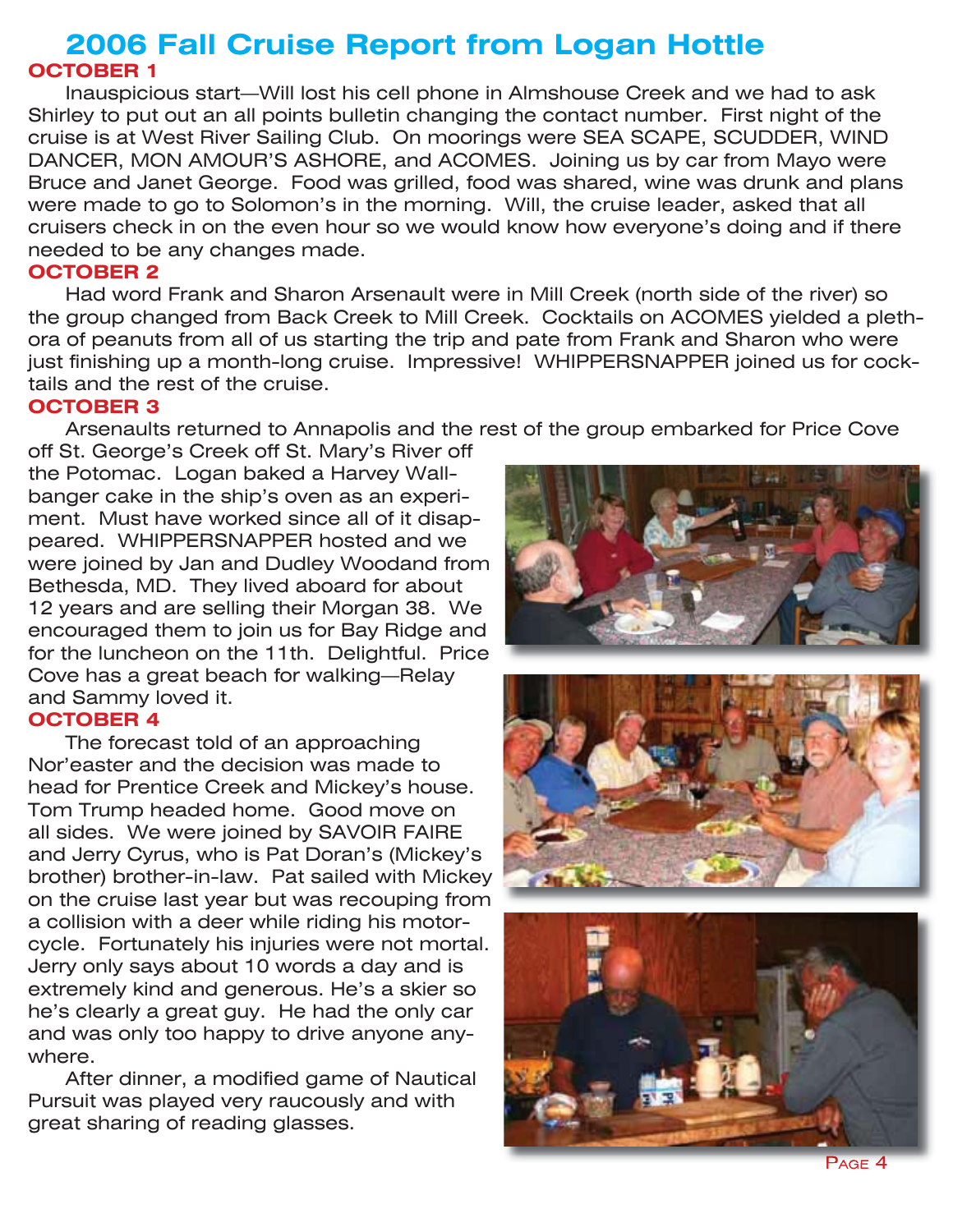#### **OCTOBER 5**

Layday. Breakfast of omelets courtesy of Doc. Mickey, Sandra, and Peggy to go to Kilmarnock with Jerry to shop. BRISTOL CREAM III arrived about 1600. There were three 35.5s in the cove and on the rest of the cruise. We all loved visiting and comparing the layouts. Two with deep drafts and one

with shoal. Shoal draft is no indication of safety from running aground—WIND DANCER grounded three times in one day! Tom, when Peggy says the bottom looks awfully clear, it's time to turn around! Will, Norm, Peter, and Doc moved boats further into the cove in preparation for the promised winds. Mickey, Norm, Doc, Will, and Peter went off for a sail on Mickey's little blue boat and returned with reports of rising winds and waves.

Preparations were made for the 14 house guests to settle in at Camp Mickey.

#### **OCTOBER 6**

Jerry drove Peggy, Carol, Janet, Logan and Sandra to the Kilmarnock Antique Mall, dropped us and returned for grocery shopping several hours later. Later in the day, Mickey took Peggy, Bogardes, Carol and the Hottles (including Relay) to Whiley (?) Point for a walk and a look at the Bay. It looked as if we were on the ocean in a really bad storm. The waves were breaking like ocean waves and must have been 5 to 6 feet. The wind nearly carried Peggy away. Mickey estimated the winds at 20-30 gusting to 35+. Maddens and Sam moved into the house, with the Johnsons, Jerry, and Mickey. The rest of us slept aboard. I debated the wisdom when I saw the winds hit 40+ at 0400

#### **OCTOBER 7**

Another pampered, overfed day at Camp Mickey. We're all ready to move on as soon as the weather lets up. **OCTOBER 8**

The last of us off by 1000. Johnsons and Bogardes to the north and the rest of us to Deltaville. Port genoa reach all the way to Windmill Point. SEA SCAPE hosted cocktails, which turned into dinner. Kennards and Arsenaults in Dun Cove

headed for Solomons. Reinholds in the Magothy without any wind. **OCTOBER 9**

Mickey, Georges, Careys, and Hottles out to breakfast at the Sweet Shoppe in the Marina's loaner station wagon. The rear facing rear seat was a blast from the past. Leaving for Pitmans' Cove off Indian Creek off Fleets Bay. 1015 WIND DANCER called to say they're turning back. The rest of us continued on although the port tack was not seakindly. And Peter, it wasn't nice to tell Margaret that those were one foot waves. Looked like 3 to 5 to the rest of us. Reinholds in the Rhode River and headed South. SCUDDER the host of the night. We learned that Bogardes are in the Little Choptank and headed for home quickly as Sandra's brother-in-law was hospitalized. **OCTOBER 10**

Trekked to Jutland Creek off Smith Creek off the Potomac. Party on BRISTOL CREAM III. Mickey caught a bluefish on the way and shared it with all of us. Delicious. Careys called from Solomons at 6 p.m. having arrived safe and sound but did not catch up to Kennards, Arsenaults, and Reinholds who are in the other Mill Creek beyond the bridge





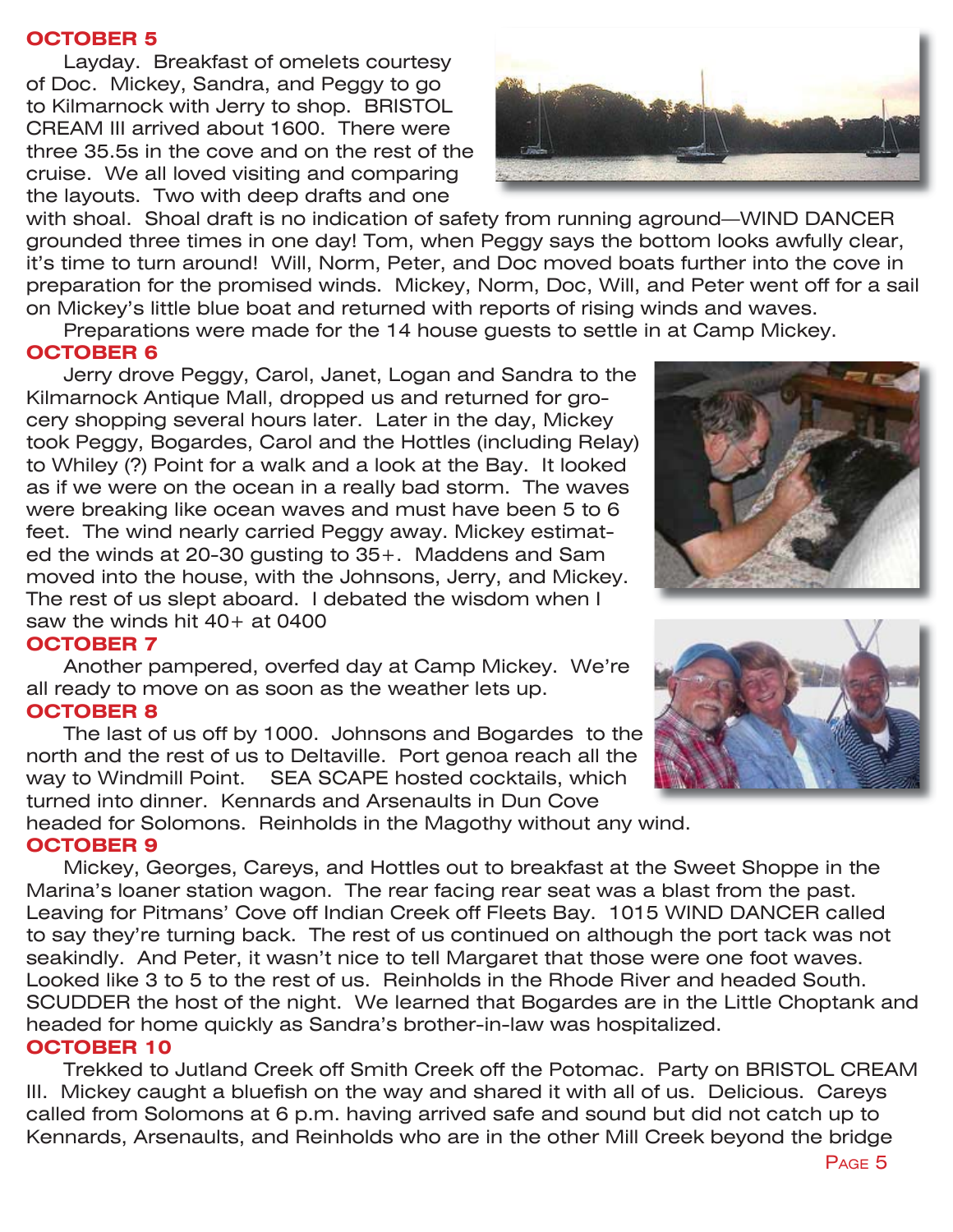on the south side of the river. The triplets rafted with SCUDDER and both ACOMES and SCUDDER had a vague feeling of a bump in the night. Woke in the morning to find a very large aluminum dockbox wedged between ACOMES and SCUDDER. Mickey did a great job of breaking into it, with the advice and consent of the group, and the loot (appeared to be a boatyard paint box) was shared—or rather Mickey took the good stuff—and the box was set adrift again. It was salvage, right? Favorable wind reports encouraged the group to join the Reinholds (the rest have gone home having given up on ever finding the group) in the other Mill Creek.

#### **OCTOBER 11**

Off to Mill Creek. Hottles having strange engine problems,

Georges having transmission fluid problems. WIND DANCER in Zanheisers. Reinholds hosting in Mill Creek. Cocktails on RHYTHM and heard some hilarious stories about Mickey's earliest years of teaching art in Anne Arundel schools. They didn't give him a classroom so the kids called him Art in a Cart as he pushed his shopping cart of supplies around the school! The three feet of beach, all else being steep banks and bushes right to the water, generated looks of disbelief from Sam and Relay.

#### **OCTOBER 12**

#### All plans changed and everyone decided

to head for home. Reports of small craft warnings with winds from the South sounded like a good time to run up the Bay. BRISTOL CREAM III had a bilge full of transmission oil (the bilge pump was off and nary a drop was spilled), ACOMES had an engine that was iffy about starting and occasionally blew smoke, and all were feeling the need to get home. WIND DANCER staying out a few more days.



Great sail out of Mill Creek and out the Patuxent. Turned into the Bay and the wind died never to be seen again until somewhere just South of West River. BRISTOL CREAM III, RHYTHM, SEA SCAPE, and ACOMES were in time to see the schooners rushing off the



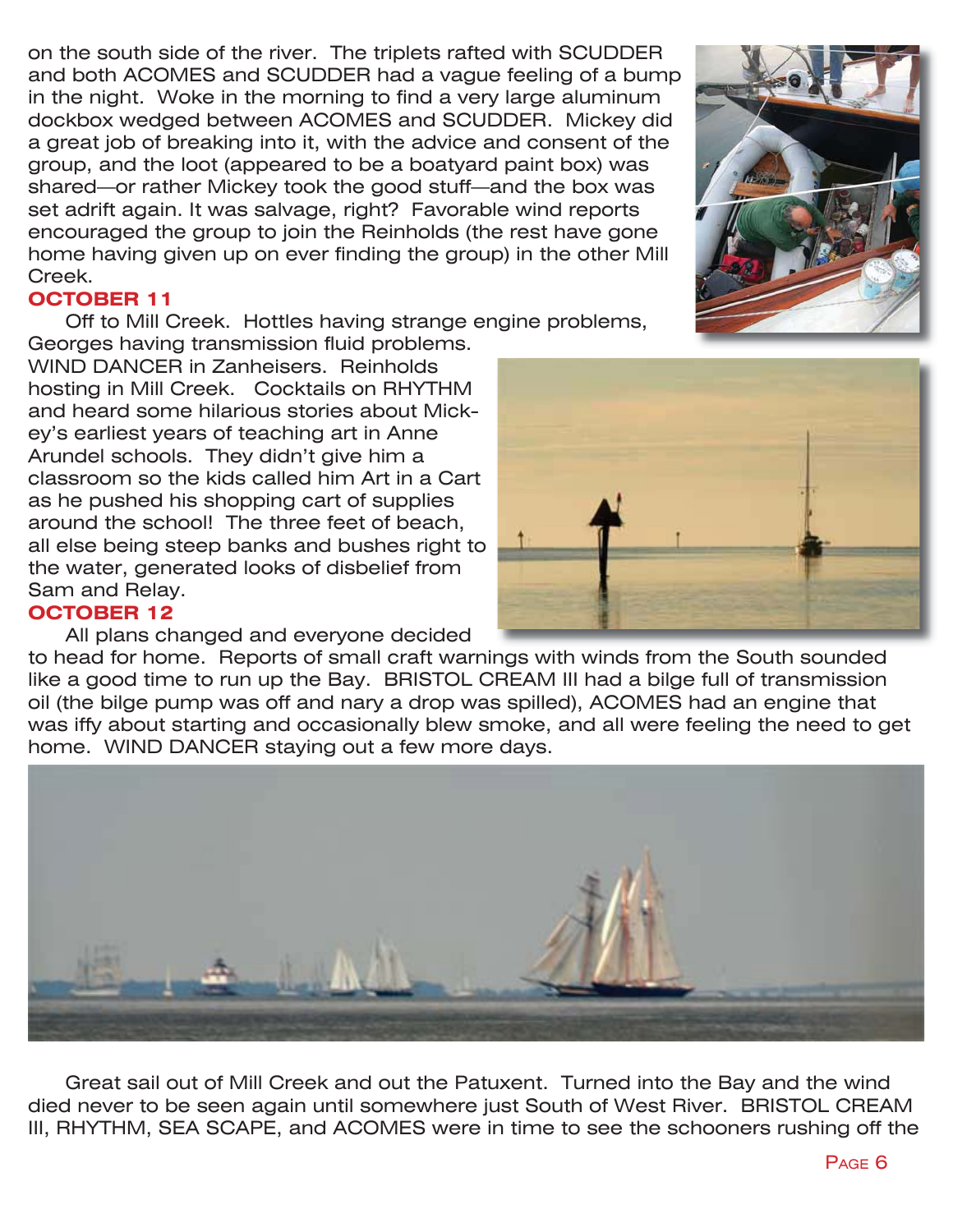starting line for the race to Norfolk. Fabulous sight. The wind blew ACOMES, SEA SCAPE, and RHYTHM up the South River to Almshouse Creek. SEA SCAPE on the T, ACOMES in her slip and RHYTHM tried to anchor. The wind turned and came right in the creek at 15 to 20 so off they went to Aberdeen Creek and settled in on two anchors for a windy night.



Breakfast of waffles at Hottles for the Maddens, including Sam. **OCTOBER 14**



Conversation in the FROG (Family Room Over Garage)

PAGE 7